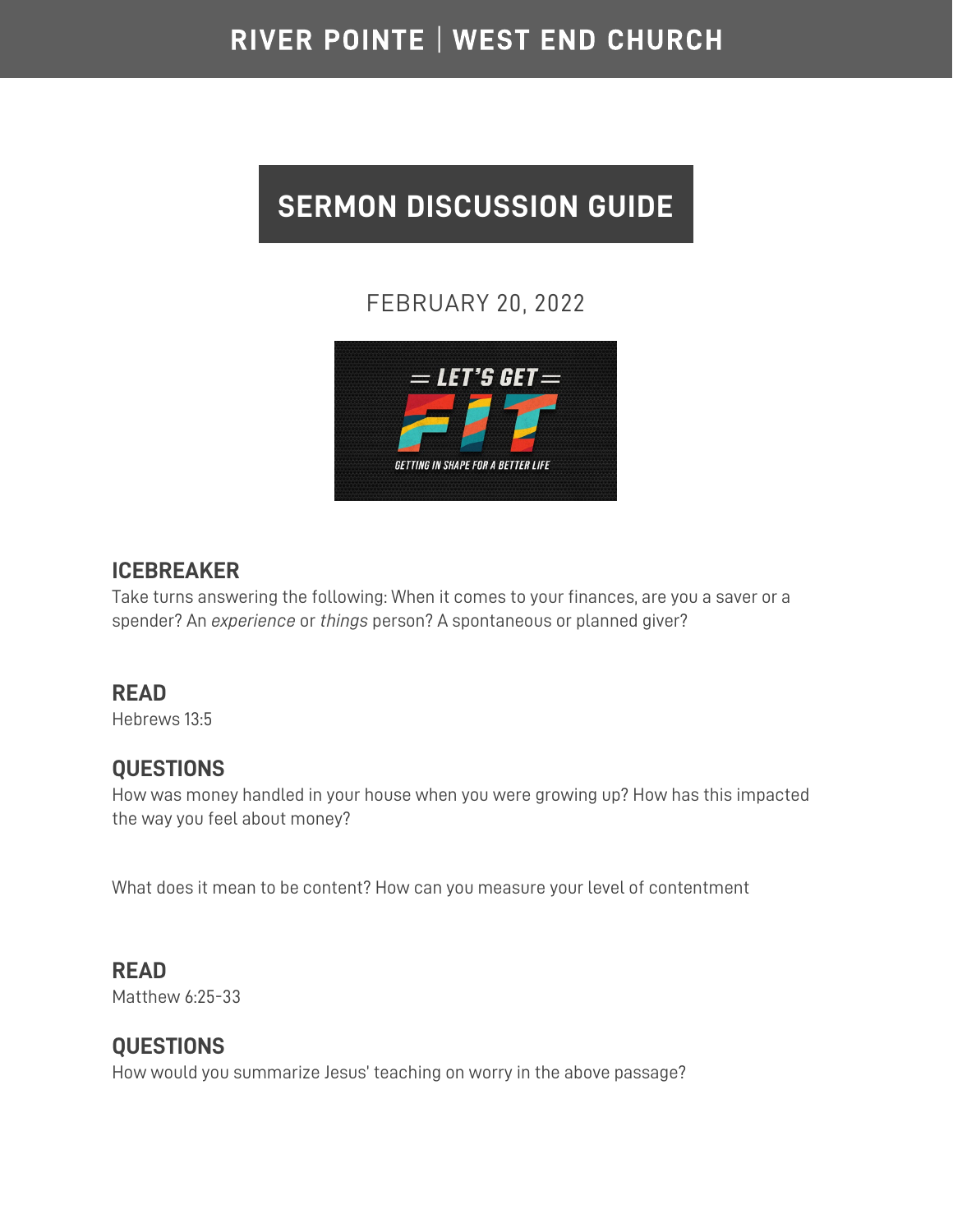How does "seeking first his kingdom and his righteousness" disarm the worry in your life? (When we prioritize our relationship with God then we come to understand his kingdom is an "other's first kingdom"; through our relationship with God we learn contentment; we put other's needs above our own, we trust God to meet our needs)

#### **REA**

1 Timothy 6:6-10 and Philippians 4:11-13

### **QUESTIONS**

How is it possible that faith (trusting God) or your relationship with Him could provide you a pathway to contentment that stuff could not provide? (trusting God changes our perspective about our needs/wants, we begin to want what God wants, we learn contentment through our relationship with Him)

How do we maintain focus on the giver as opposed to the good gifts He provides? (put others first, turn our focus on opportunities, responsibilities, needs, desires, etc. to eternity, focus on the larger picture of eternity instead of the here and now)

Tell about an opportunity you had recently, or in the past where you were able to help someone. How did that experience impact your life?

## **QUESTIONS**

Dean said, "One key to financial fitness, is the need for a financial plan." Do you agree or disagree? Why or why not?

How can you better steward what God has given you? What are some things you could do differently?

What steps can you take to improve your financial health this month?